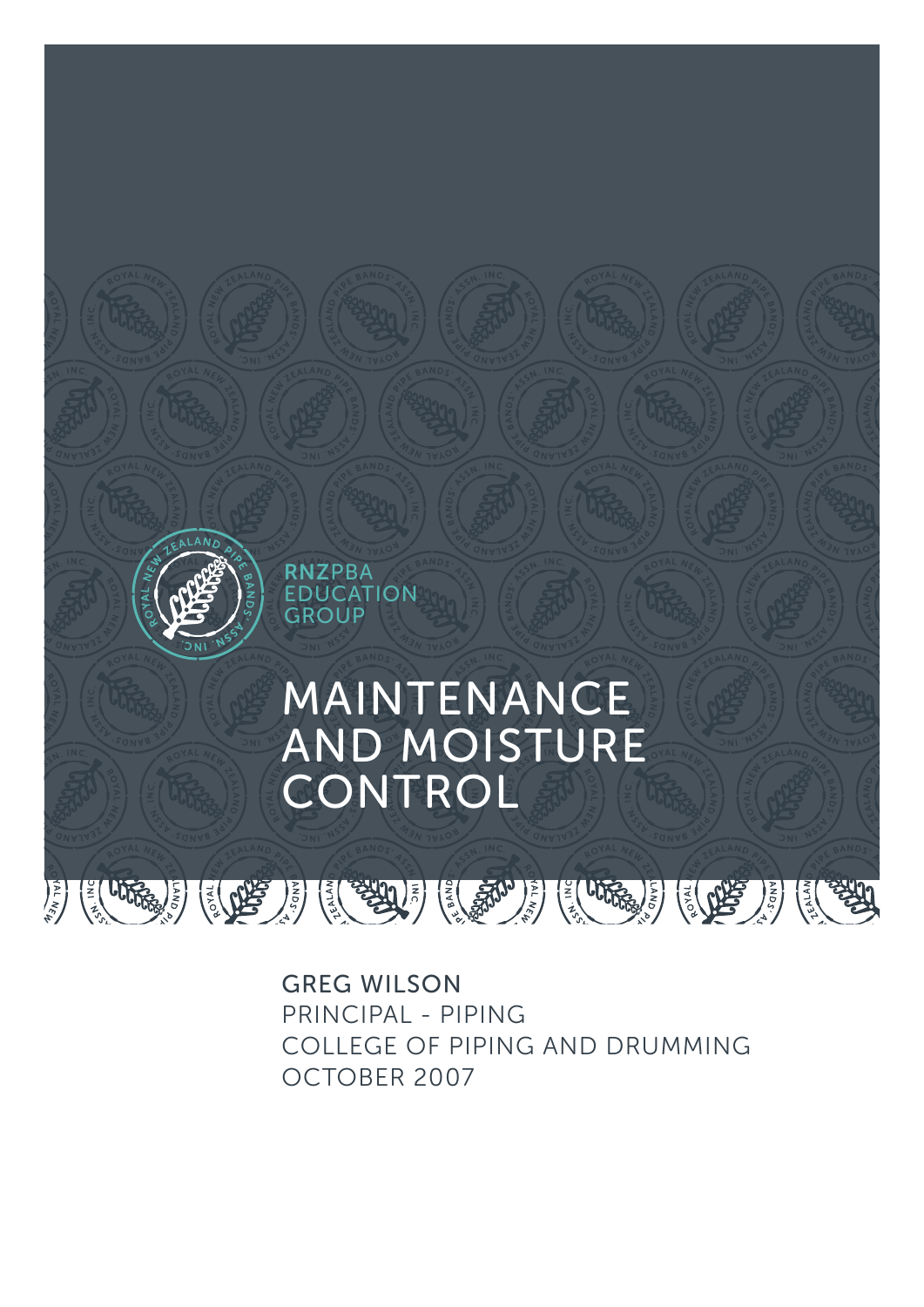# **2007 Tuition Series**

**Presented by Greg Wilson - Principal of the College of Piping** 

## **Maintenance and Moisture Control**

## **Introduction**

**Ell, this is the topic I have been looking**<br>forward to in this series! I would be<br>the first to acknowledge that it is not an<br>exactly inspiring subject, however it is<br>one of the most important aspects of achieving and forward to in this series! I would be the first to acknowledge that it is not an exactly inspiring subject, however it is maintaining a consistently good bagpipe sound that is comfortable to play. So, ignore maintenance and moisture control issues at your peril!

This tutorial will cover the broad maintenance and moisture control areas including the bag, drones, reeds, and blowpipe – nothing new here. What I would ask readers to bear in mind during this tutorial is the output or end result that we are trying to achieve. You may disagree with some of my methods (and that is fine), but you must ensure that your own methods achieve the desired end results.

It is also worth remembering that an investment of time and money is required for the proper maintenance of your bagpipe. A little time and money invested on a regular basis will save you a big outlay all at once when your bagpipe is falling apart!

## **The Bag – What Type?**

What type of bag should I play? This is a question I get asked quite often by pipers of all levels. The short answer is play whatever suits you and that you are comfortable with. When you consider the range of bags being played by top bands and soloists worldwide, it is easy to see there is no one size fits all. Top pipers are playing sheepskin, cow hide, Canmore gautex, Ross bag, goat skin, elk hide and more besides. Some things to consider when choosing a bag should include:

1. *Climate.* Am I in a wet or dry area of the country/ world? If I am in a wetter area, then I probably need to have a bag that breathes (sheepskin, goat skin, Canmore gautex) or if I choose a bag that doesn't breathe (elk hide, cow hide, Ross bag) then I will definitely have to invest in a moisture control system. Conversely, if I live in a drier area, I may well be able to get away with minimal moisture control and an elk hide, cow hide etc.

- 2. *Comfort.* Before choosing a bag, you should try other pipes that have different bags on them to see what you find most comfortable. Naturally, if you belong to a band that stipulates a specific type of bag that all the pipers must play, then the choice is made for you! You may wish to get another set of stocks made so that you can tie on the bag of your own choice for your solo piping efforts. Be wary of getting a bag that is too big. A big bag does not equal a big sound. The size of bag will depend on the length of your arm. For me, with an inside armpit to wrist length of 46cm (a vital statistic!), a medium bag suits best. In terms of the depth of the bag (for sheepskin, goatskin, and hide bags that can be made to measure), 10.5 - 11inches will be sufficient for a medium size.
- 3. *Reliability/life of the bag.* Most bags are of very good quality and some even come with a guarantee. Canmore bags, for example, come with a 2 year guarantee. If you are doing a lot of playing, then I would change a sheepskin or goat skin bag every 12 – 18 months. You may get slightly longer with an elk hide or cow hide bag as these are non-porous. Regardless, I would be very tempted to change a bag of this type after a maximum of 2 years. For a Canmore or Ross bag, you need to regularly check the condition of the bag and if it is starting to look worn, and is older than 2 years, change it or risk a disaster happening when you least want it! The message here is do not wait for something to go wrong before you change the bag.
- 4. *Cost.* This is a relevant factor for all of us. Pipe bags are quite expensive – anything from NZ\$200 – NZ\$500. Once you have considered the first three criteria above and have a pecking order for the bags of your choice, look at how much they are going to cost and how long they are probably going to last – a basic cost/benefit analysis that will tell you what value you will be getting for your money.



#### *RNZPBA Tutorial Series Copyright Royal New Zealand Pipe Bands' Association - 2007*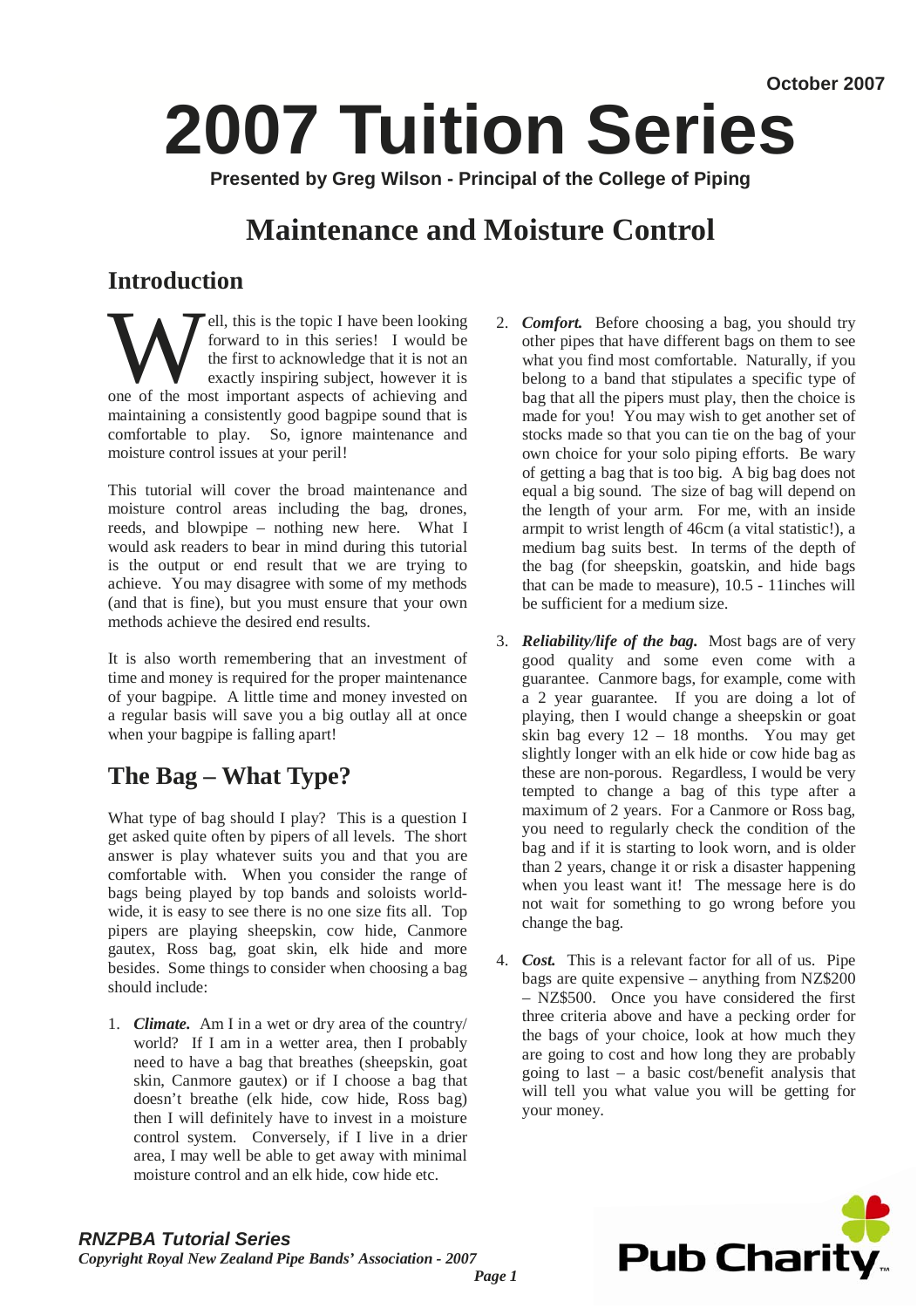## **The Bag – Maintenance**

Because bags are made from different materials, they naturally have some specific maintenance requirements. We will deal with each generic type of bag in turn:

- 1. *Sheep skin/Goat skin.* These materials are porous and require an approved bag dressing/seasoning to make them airtight. The seasoning should also have moisture absorbing capability. For a new bag, follow the directions on the seasoning bottle or tin. After this, the best form of maintenance is regular playing. This will help force the seasoning well in to the pores of the bag and make it more airtight. If the pipes are not played for a few days, you may find that the bag has gone hard as the seasoning has solidified. A tablespoon full of warm water poured through the middle stock and worked into the bag should melt the seasoning again and, with some playing, the bag will be back to a good airtight standard.
- It is common practice to have a tube water trap with a sheep/goat skin bag. This prevents warm moist air from the piper being blown directly on to the pipe chanter reed. If this happens, the chanter reed absorbs the moisture rapidly and the chanter intonation becomes unstable; the F sharpens up and it becomes difficult to tune the drones to Low A as the pitch of various notes is shifting. These bags do not have zips on them, so the tube water trap must be tied in when the bag is first put on. An alternative is to buy a false stock with a tube water trap attachment the can be taken out of the stock to be cleaned without having to take the whole stock off the bag.
- When storing the pipes in the pipe case, try to ensure there is something more than just the bag cover between the bag and the ivory on the pipes. I have seen many old sets of pipes that have distinctive stains on the ivory caused by long periods in contact with a seasoning soaked bag/bag cover! Change the bag every 12-18 months.
- 2. *Cow hide/Elk hide.* These bags are non-porous the animals they come from sweat through the mouth (panting). Given this, the bags do not necessarily require seasoning, especially if they are glued. Some manufacturers recommend seasoning the bag to swell the leather and make the bag more airtight around any stitching that is present. Unless a moisture control system using some form of kitty litter is used (some of these bags come with a zip, so this is possible), then I would recommend seasoning the bag to absorb moisture that is blown into the bag. Without this, or a kitty litter moisture control system, any moisture in the bag will inevitably end up on the reeds, and very quickly. Notwithstanding this, if you

live in a very dry climate, this may actually be welcome!

Again, regular playing is the best form of maintenance for these types of bags. Consider changing the bag every 2-3 years.

3. *Canmore Gautex.* No maintenance at all is required with these bags. They come with or without a zip so you have the full range of options when considering a moisture control system. If you have a bag without a zip, I would recommend a tube water trap type system. The bag comes with a 2 year guarantee and I would seriously look at changing the bag at the 3 year mark, if not before. Better to spend a few dollars and avoid a disaster than to spend the same dollars after the disaster!



Once you have finished playing, the pipes should be left lying in an open pipe case with the bag cover pulled back to expose the gautex bag. This will allow the bag to dry out more quickly.

4. *Ross and other similar bags.* Again, no maintenance is required for these bags. If the bag is made from a nylon type or other non-porous material, it will be particularly important to open the zip on the bag to let it dry out. Moisture left in the bag will only stay there and get on to the reeds if left. Storage in the pipe case should be without the kitty litter container attached.

## **Drones**

The two major areas requiring maintenance on the drones are the tuning slides and pulling the drones through to remove moisture.

*Tuning slides and stocks.* Hemping in these areas should be with the yellow unwaxed hemp. It is perfectly acceptable to have a few layers of the black waxed hemp as a base for the yellow hemp to grip on to, however it should not be the final layer that the wood is being turned against. The main reason is that once the wax wears off, the linen thread under it is very abrasive and will wear away on the inside of the top sections of the drones and on the mid section of the bass drone. Some pipers have also used other waxed threads like dental floss.

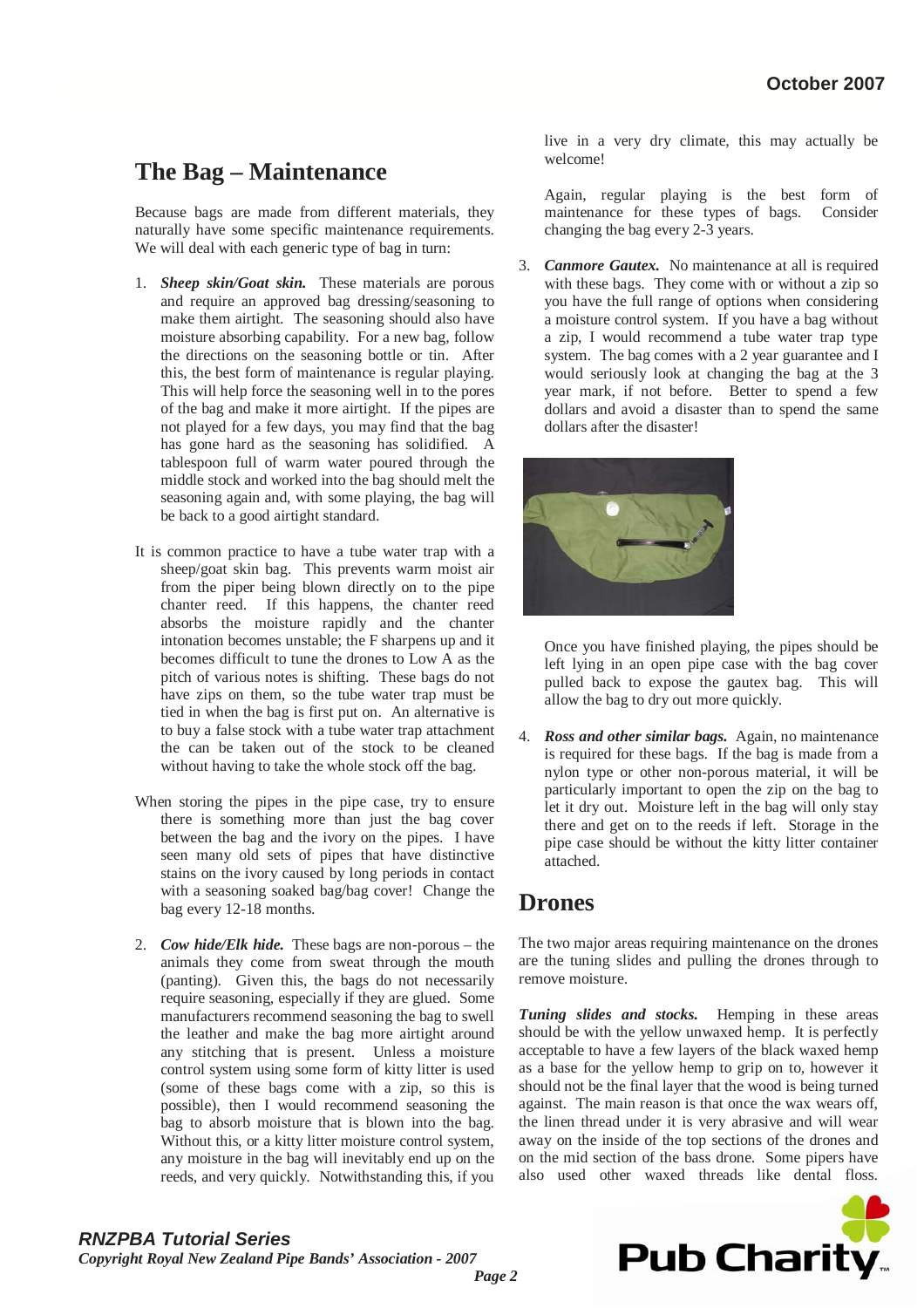However, the same problem of abrasiveness exists. The tuning slides should be easy to turn with one hand. They do not need to be tight – and it is far better that they are not. Firm is all that is required. The stock joints need to be slightly tighter than the tuning slides, but again not too tight. The ferrules are there to help prevent stocks and drone tops splitting, however joints that are consistently too tight will make this inevitable.



Properly hemped joints (no pun intended!) should last a long tome. At least 5 years in my experience and probably even longer. The blow pipe joint will need to be re-hemped more frequently as this is the joint that gets by far the most moisture. The yellow hemp on this joint should be waxed with a bees wax prior to winding on to ensure a fairly moisture resistant joint is achieved.

*Moisture.* After playing, it is important to take the time to remove any moisture that has beaded on the inside of the drones. There are drone mops/pull throughs commercially available specifically for this purpose. If this is not done, then the pipes will wet up very quickly the next time they are played.

## **The Blowpipe**

I thought this part of the pipes deserved a section of its own. It is a very neglected part of the bagpipe and yet so fundamental in helping us achieved a good, consistent sound. The specifics that need to be addressed are:

*Bore.* The bore of the blowpipe and mouthpiece are critical. A small bore will make it very hard to get the required amount of air into the bag in order to make the pipes function correctly. The pipes will feel very hard to blow. A bore diameter of not less than 8 mm is required, and if possible, 9 mm would be even better. The achievement of this will depend on the outside diameter of the blowpipe you have. It is a relatively simple operation and there is at least one skilled person in the North and South Islands that can do this work – John Park of Raglan, and Brendon Fairbairn of Mataura.

It is also important to keep an eye on the 'gunk' build-up in the blow pipe bore. A rod-type pull through from a gun shop should be used to clean out the blow pipe bore on at least a monthly basis. This will help keep the bore at the desired 8-9mm and also remove a health risk to the piper!

*Non-return Valve.* The sole purpose of the non-return valve on the end of the blowpipe is to prevent air escaping from the bag when we take a breath. A simple and durable valve like that pictured is quite suitable. There are other types that can be inserted into the bottom of the blowpipe. I am not a fan of these. They can restrict the amount of air you can get into the bag simply by having a smaller diameter than the blow pipe bore. Other types combine a water trap type system with a non return valve and are inserted into the blowpipe stock. These are very effective, but it may be a challenge to have a tube water trap fitted as well.



## **Chanter Reed Maintenance**

The best form of maintenance for the chanter reed is **care.** This is care when taking it out and putting back into the stock/chanter reed protector that the reed is not damaged in any way. After playing, the reed will have absorbed an amount of moisture. If the reed is left in the stock like this or put straight away into is chanter reed protector/hood, then the inevitable mould/culture will start growing. Warm, moist and dark conditions are ideal for this.

What works for me is to leave the pipe chanter out in a safe place for 10-15 minutes to let it dry naturally. When I am happy that it is dry to the touch, I will put it away in a reed protector. My reed protector does not have a hole in the end of it as I want to keep a little moisture in the reed. You will need to work out a system that works for you and the climate you are in. In a very dry climate or during the summer, you may well find that the reed is better left in the stock in the pipes or that you can put it away in the red protector straight away after playing.

The basic idea is to keep a consistent amount of moisture in the chanter reed without running the risk of mould growing. Reed protectors made of a light wood or with holes in the end of them may let the reed dry out too much. Experiment, and see what works best for your particular situation.



### *RNZPBA Tutorial Series*

*Copyright Royal New Zealand Pipe Bands' Association - 2007*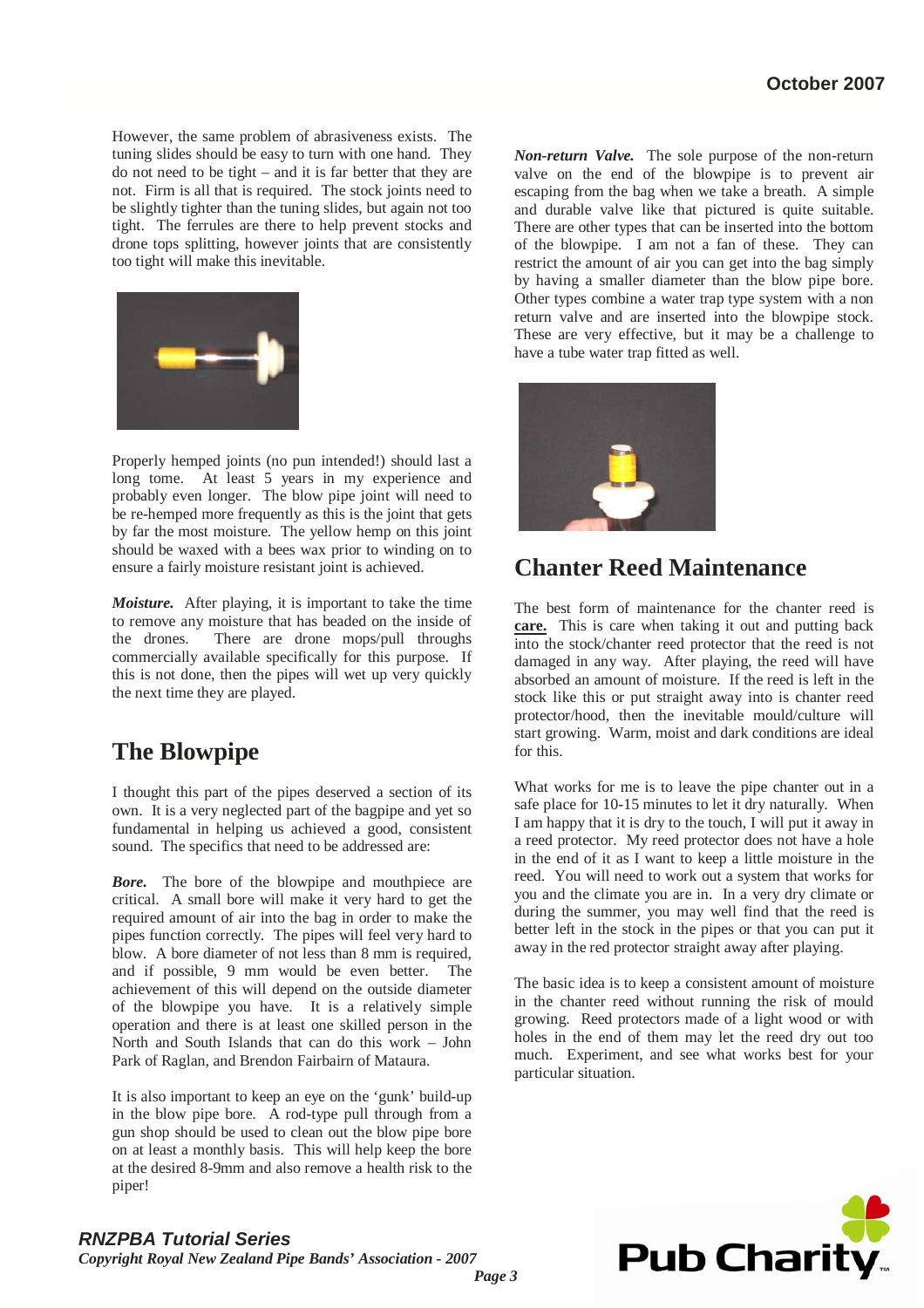## **Chanter Maintenance**

This is another very neglected area of maintenance. The tape on the pipe chanter should be renewed regularly. It should not be allowed to curl up and start peeling off. If you are using the thin black electricians tape, make sure it is replaced as soon as you think the tape has become susceptible to slipping/sliding on the chanter. I use this tape and I always make sure that I have the tape going over the hole twice. This is to help prevent slipping and to make the part of the tape that is over the hole stronger so that is does not dip into the hole under pressure from the fingers.

Holes on the chanter should be checked regularly and any gunk build-up from the fingers needs to be removed with something like a cotton bud. Without going overboard, pipers should try to have clean hands when playing the pipes. This will help reduce the amount of gunk that comes off the hands and embeds itself in the holes of the chanter. What a charming topic!

## **Drone Reeds**

The advent of synthetic material drone reeds means that maintenance is greatly simplified. For most synthetic reeds (non-porous ones), it is simply a matter of blowing through the back end of the reed to remove any moisture and then replace it in the drone. Some synthetic drone reeds are made from a compressed cardboard compound that is relatively impervious to moisture but does soak up some during the course of a year. These should be replaced annually.

Cane drone reed maintenance is really not too different. The key here is to make sure the reeds are not allowed to soak up too much moisture. This will swell the reed up, potentially make the bridle tighter and possibly hampering the proper functioning of the reed. Cane drone reeds that are carrying too much moisture will not vibrate as readily as drier reeds. Personally, I leave my cane reeds out for about the same length of time as the chanter reed to allow them to dry a little, naturally, then put them back into the drones and into the stocks. As for the chanter reed, we do want to have some moisture in the drone reeds, and we need to try and keep this moisture content at a relatively consistent level.

*Tying Bridles***.** Bridle tying may well become a lost art given the preference of most pipers for synthetic reeds. I have created a link to the video on YouTube (http://www.youtube.com/watch?v=fdknmWi47Rk) one method of tying a bridle.

## **Moisture Control**

*Why control moisture?* The short answer is because too much and too little moisture are both detrimental to producing a good, stable sound. We all have around the same percentage of moisture in our breath, however the particular bag, moisture control system, temperature of the wood on our drones and the humidity will affect the amount of moisture we see in the pipe. We need to have the ability to control the moisture that gets into the pipe – this does not mean that we need an impervious moisture barrier that will prevent any at all getting into the system. Some moisture is our friend. Too much moisture is our enemy.

#### *Moisture Control Systems*

There are essentially three generic moisture control systems:

- 1. The ubiquitous water trap. This, in its simplest form, is a cork with a piece of tubing through it (diameter not less than the blow pipe diameter). The idea here is that a smaller aperture in the blowpipe stock will let less moisture through into the bag. This is perhaps the case, but we will still have moist air from a piper being blown more or less directly on to the pipe chanter reed.
- 2. The tube water trap. A far more common and effective system. This system comprises a clear piece of plastic tubing of about 16mm internal diameter attached to the bottom of the blow pipe stock. It runs from the blow pipe stock, down to the bottom of the bag and curves round until it just about meets the top rear of the bag. The opening of the tubing at the end of the bag is closed off with a rubber cork (to mitigate any effects of rubbing on the inside of the bag) and two rectangular slots are cut in the tube just below the cork. The picture below shows this. Moisture from our breath condenses and collects in the bottom of the tube and it is a simple matter of taking the blow pipe out and tipping the moisture out.